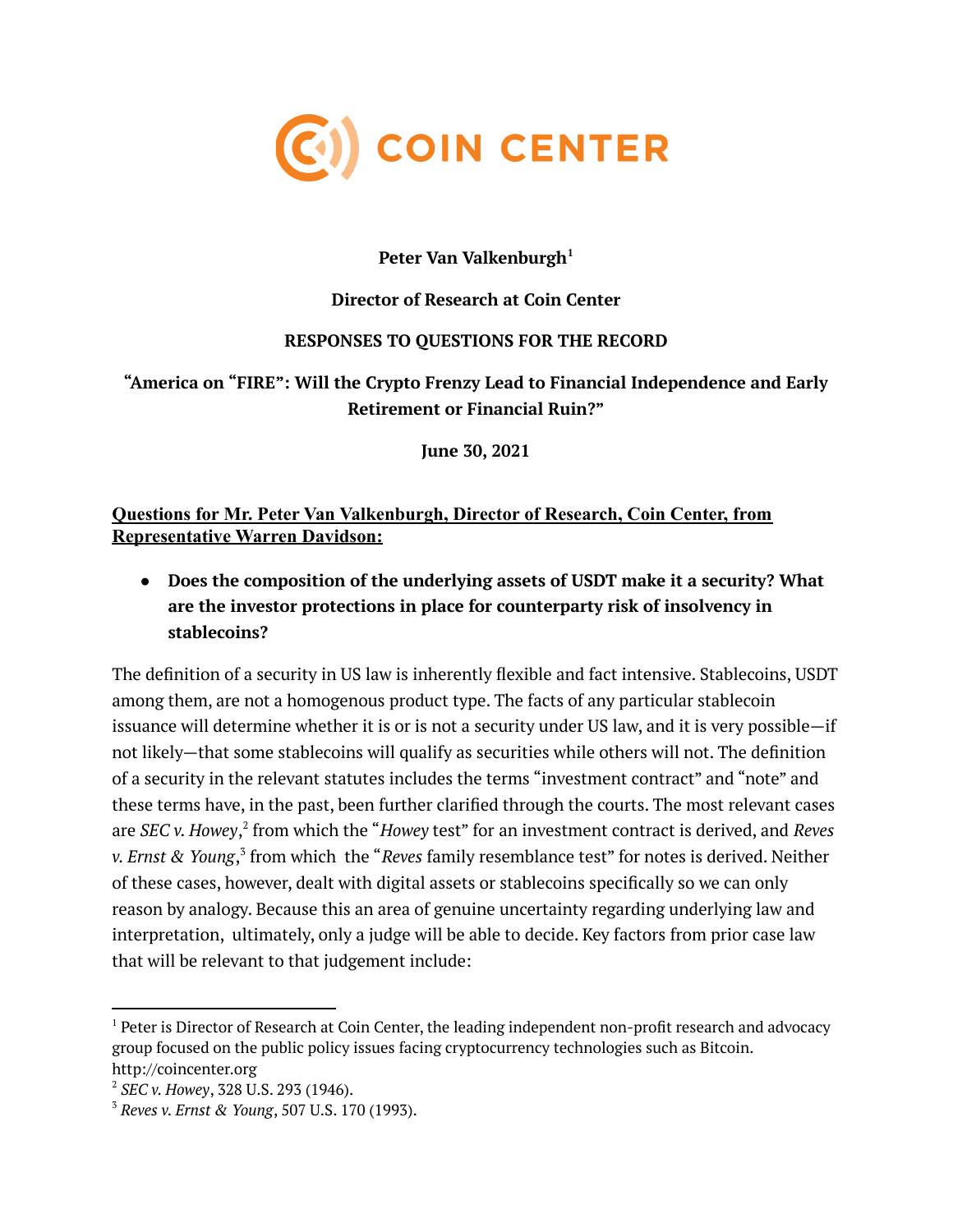- A. Whether there is a regulatory regime already in place that mitigates the risks to persons holding the stablecoin (an important factor in the *Reves* family resemblance test). <sup>4</sup> We note that some stablecoins are issued by chartered trust companies and licensed money transmitters that are supervised by US state banking regulators. This supervision may mean that such stablecoins are not securities. Other stablecoins are issued by off-shore entities that may not have comparable supervision and these may be found to be securities.
- B. Whether the issuer of the stablecoin exercises ongoing entrepreneurial or managerial discretion in selecting which assets should back the value of the stablecoin at any particular time (a factor in the *Howey* test). <sup>5</sup> We note that some stablecoins are backed by a limited category of low risk assets approved by a regulatory authority while others are backed by commercial paper or other riskier assets chosen by the issuer outside of any regulatory limitation. More discretion means the stablecoin is more likely to fit the relevant tests for securities.
- C. Whether the purchaser of a stablecoin expects profits dependent on the managerial efforts of the issuer (an essential factor in the *Howey* test). <sup>6</sup> We note that some stablecoin issuers also offer interest on issued coins under certain conditions. Additionally, traditional stable value funds are regulated as securities despite offering no profits or growth beyond mere wealth preservation. An expectation of profits would augur in favor of the stablecoin being classified as a security.
- D. Whether the stablecoin is issued alongside additional promises or services upon which the purchaser relies. In *Gary Plastic v. Merrill Lynch*, a court found that even if the underlying asset (in that case bank-issued certificates of deposit) were not securities, the purchaser agreement as a whole could be a security if additional promises were made (in that case guaranteeing a liquid market for resale before CD maturity, and managing deposit insurance claims, among others). $^7$  If the issuer of a stablecoin also provides a liquid market for buying and selling the stablecoin, or otherwise promises to enhance the value inherent in holding the stablecoin, then the purchaser agreements as a whole, if not the underlying stablecoin itself, could be found to constitute a securities offering.

We cannot determine with authority whether USDT or any other stablecoin is a security; that should be determined by a judge. These are, however, the primary factors that we believe will influence that determination.

<sup>5</sup> *Supra* note 2. <sup>4</sup> Id. ("we examine whether some factor such as the existence of another regulatory scheme significantly reduces the risk of the instrument, thereby rendering application of the Securities Acts unnecessary.").

<sup>6</sup> *Id.*

<sup>7</sup> *Gary Plastic Packaging v. Merrill Lynch,* 903 F.2d 176 (2d Cir. 1990).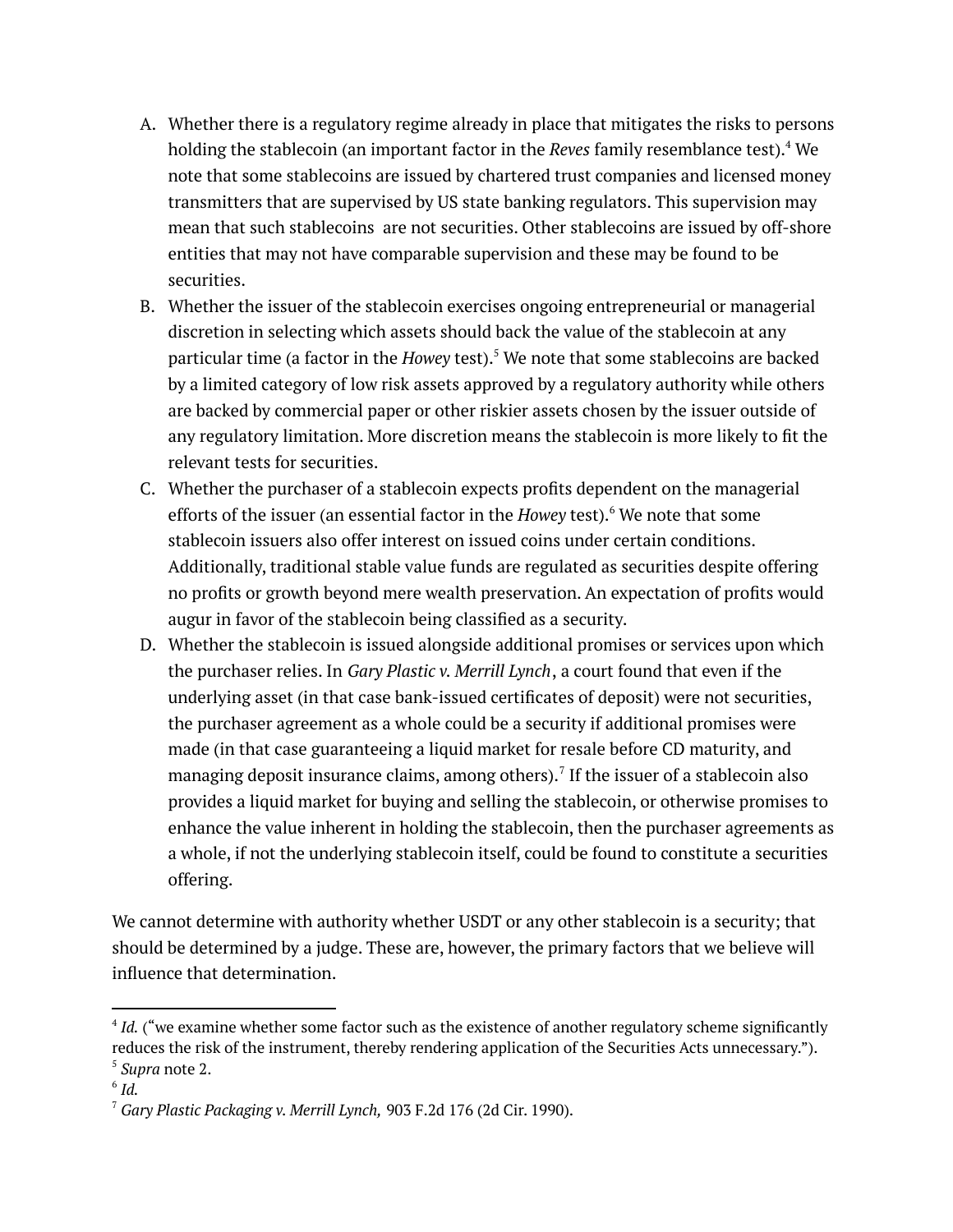Regarding the second half of the question, "what are the investor protections in place for counterparty risk of insolvency in stablecoins," the answer will, again, depend on the facts of any specific stablecoin. If the stablecoin in question is issued by a US state banking authority regulated entity (*i.e.* a licensed money transmitter or a chartered trust company), then various protections will be in place including minimum capital requirements, bonding, yearly examinations, mandated consumer disclosures and other guardrails.<sup>8</sup> If the stablecoin is issued by an overseas entity without comparable supervision, then there may not be protections in place beyond the securities laws.

<sup>&</sup>lt;sup>8</sup> See, e.g., "Organization of a Trust Company for the Limited Purpose of Exercising Fiduciary Powers," New York State Department of Financial Services, accessed September 10, 2021, https://www.dfs.ny.gov/apps\_and\_licensing/banks\_and\_trusts/procedure\_certificate\_merit\_trust\_comp.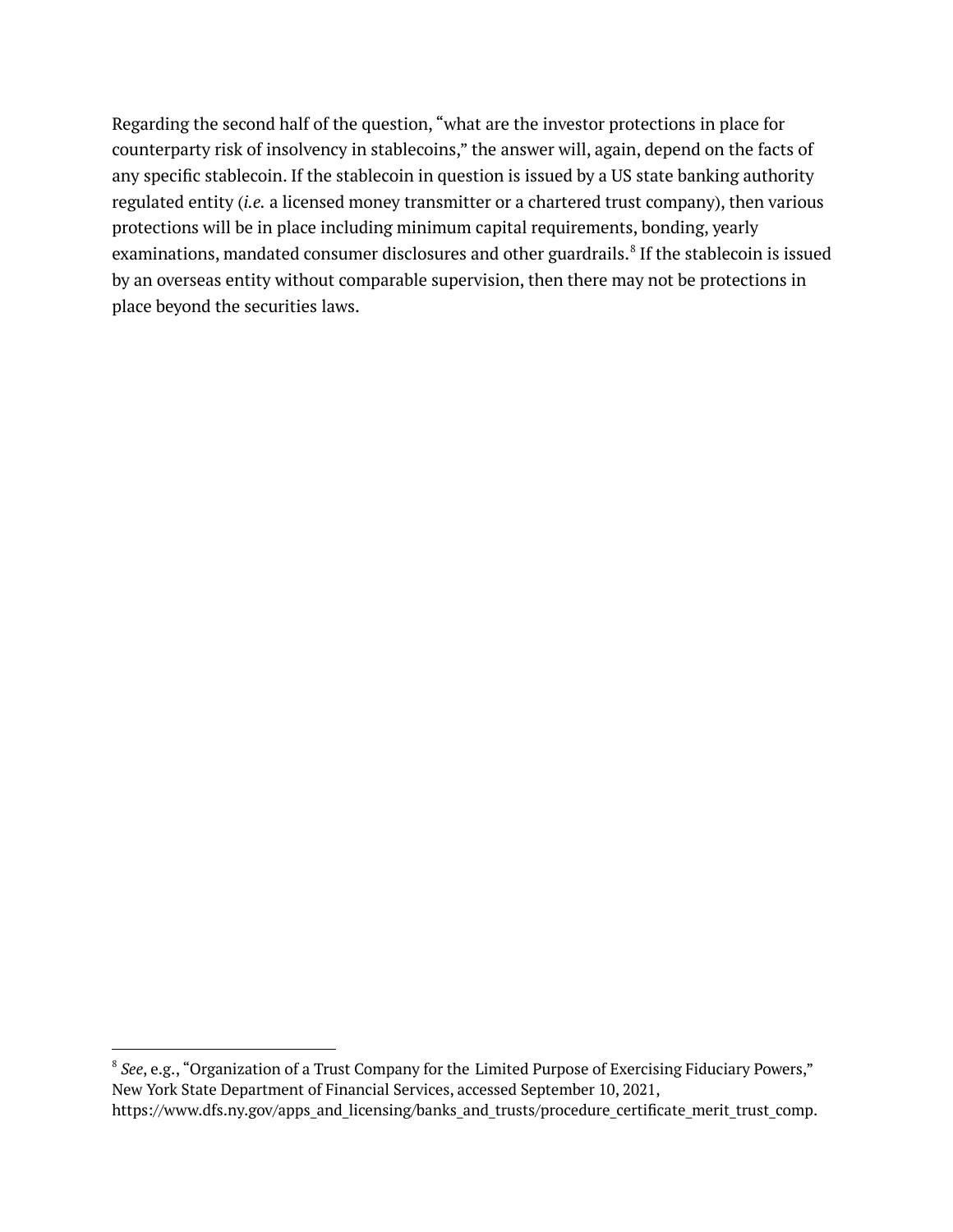## **Questions for Mr. Peter Van Valkenburgh, Director of Research, Coin Center, from Ranking Member Tom Emmer:**

## ● **Do cryptocurrencies and/or stablecoins pose a risk to financial stability?**

Cryptocurrencies and stablecoins are fundamentally different assets so we'll take each in turn.

Cryptocurrencies do not pose a meaningful risk to financial stability. Cryptocurrencies are, speaking generally, commodities. $^9$  Just like more traditional physical commodities (gold, oil, etc.), cryptocurrencies are scarce, fungible, and durable goods. Just like gold or oil they can be used for various purposes or purchased on spot-markets and held as a speculative investment. As with other commodities, their value is not backed by the promises of an issuer, promoter, or other counterparty. Instead, their value is derived from basic interplay of supply and demand.

Speaking generally, financial stability is jeopardized when a significant number of investors take leveraged positions in assets with inherent information asymmetries that cause malinvestment, sudden price changes due to uncertainty, widespread bankruptcy, and ultimately contagion to the larger market. These information asymmetries are prevalent in exotic assets that are designed, backed, or insured by some issuer or authority, *e.g.* tranched mortgage backed securities, credit default swaps, collateralized debt obligations, etc. Investors may believe they have a reliable impression of the relative risks inherent in these investments but they are often unable to get a full picture of those risks because of intractable uncertainties inherent in relying on several counterparties and associated promises, *e.g.* mortgagees, insurers, and securitizers.

When an investor purchases a commodity on a spot market (including a cryptocurrency) there is no such chain of counterparties. There is no issuer or promoter whose promises about the asset could be revealed as fraudulent or ill-conceived. The prices of these assets can, without a doubt, be volatile. Gold has swung wildly in value over the past and oil prices even swung negative briefly during the substantial supply chain disruptions at the start of the novel coronavirus pandemic. Cryptocurrencies like Bitcoin and Ethereum similarly evince notorious price volatility. Nonetheless, volatility is anticipated by commodities investors. Facts about the commodities market are to a large extent public knowledge, and no promise or guarantee is ever presumed to back the value of a commodity asset. The public availability of commodities market information and the lack of reliance-generating counterparties reduces dangerous information asymmetries and limits price uncertainty. For example, even though oil prices

<sup>9</sup> "Digital Assets Primer," Commodity Futures Trading Commission, December 2020, https://www.cftc.gov/media/5476/DigitalAssetsPrimer/download.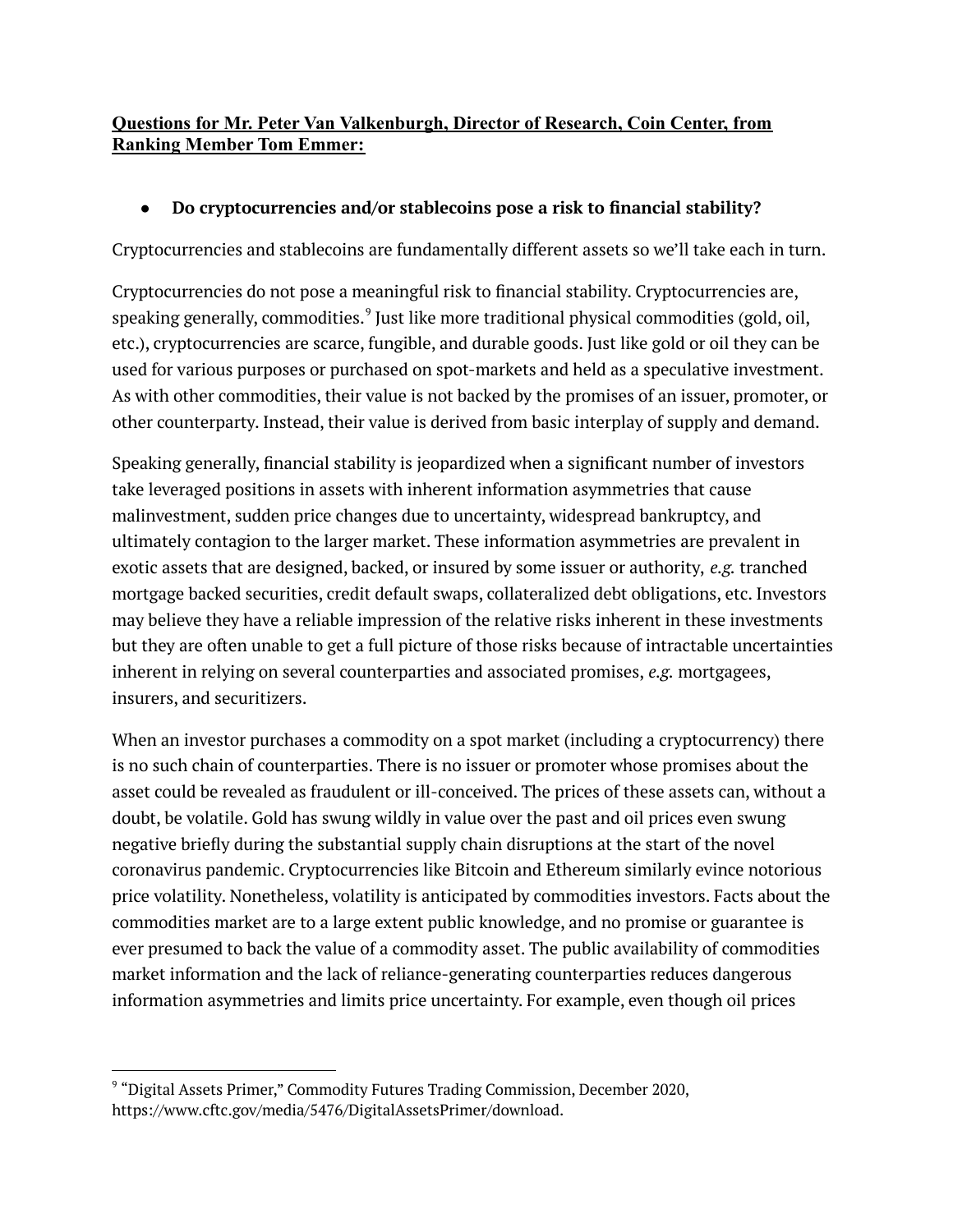turned negative in the summer of 2020, they quickly rebounded and the episode did not cause a wider and lasting shock to the economy writ-large.

When commodity trading becomes highly financialized (*e.g.* margin trading, leverage, securitization etc.) those commodities derivatives could, of course, begin to exhibit the same price uncertainty and contagion risk as other assets. However, that is not a problem inherent to cryptocurrencies or cryptocurrency spot market transactions; these issues are inherent in derivatives writ-large (be they cryptocurrency derivatives, or any other derivative) and that's why regulations apply to much of the derivatives trading landscape. If there is an addressable stability risk there, it comes from inadequate derivatives regulation, rather than something insidious about spot market purchases of commodities.

Several prominent economists agree that the cryptocurrency market does not pose substantial risks to financial stability. Last July, Atlanta Fed President Raphael Bostic said, "There's a lot of volatility in it, but right now it's not at a scale and it doesn't have a reach into the economy that has systemic implications for us[.] ... It's not something I really incorporate very much into how I think about where our policy should be."<sup>10</sup> Similarly, St. Louis Federal Reserve president James Bullard has said that "By itself I don't see [it] as a systemic concern at this point," and "We are all quite aware that crypto can be very volatile." $^{\rm 11}$ 

Last May the European Central Bank published a report finding that risks to financial stability from crypto assets "appear limited."<sup>12</sup> Additionally, a poll of leading European economists conducted by the UK based Center for Macroeconomics found that over 70% did not believe that cryptocurrencies posed any threat to financial stability. 13

Stablecoins, unlike cryptocurrencies, are backed by an issuer or issuers. Their continued value is reliant on the promises of their issuers. This reliance can create the sort of information asymmetries discussed earlier. Accordingly, stablecoins may be a threat to financial stability if they are utilized at scale and if they are not sensibly issued and backed. We note that some stablecoins are issued by American companies that are supervised by state banking regulators. These regulations may alleviate otherwise dangerous asymmetries. Other stablecoins, however, are issued by overseas entities without comparable regulatory supervision. These may carry greater uncertainty for investors which, if their usage was at a sufficient scale, could result in larger market disruptions. However, this is an issue of enforcing existing laws and regulations

<sup>10</sup> "Fed officials: Crypto rout not a systematic concern," *Reuters*, May 19, 2021,

<sup>11</sup> *Id*. https://www.reuters.com/technology/bullard-crypto-rout-not-systemic-concern-2021-05-19

<sup>&</sup>lt;sup>12</sup> "Financial Stability Review, May 2021," European Central Bank, May 2021,

https://www.ecb.europa.eu/pub/financial-stability/fsr/html/ecb.fsr202105~757f727fe4.en.html.

<sup>13</sup> "Bitcoin and the City," *Center for Macroeconomics (CFM) Surveys*, Center for Economic Policy Research, December 19, 2017, https://cfmsurvey.org/surveys/bitcoin-and-city.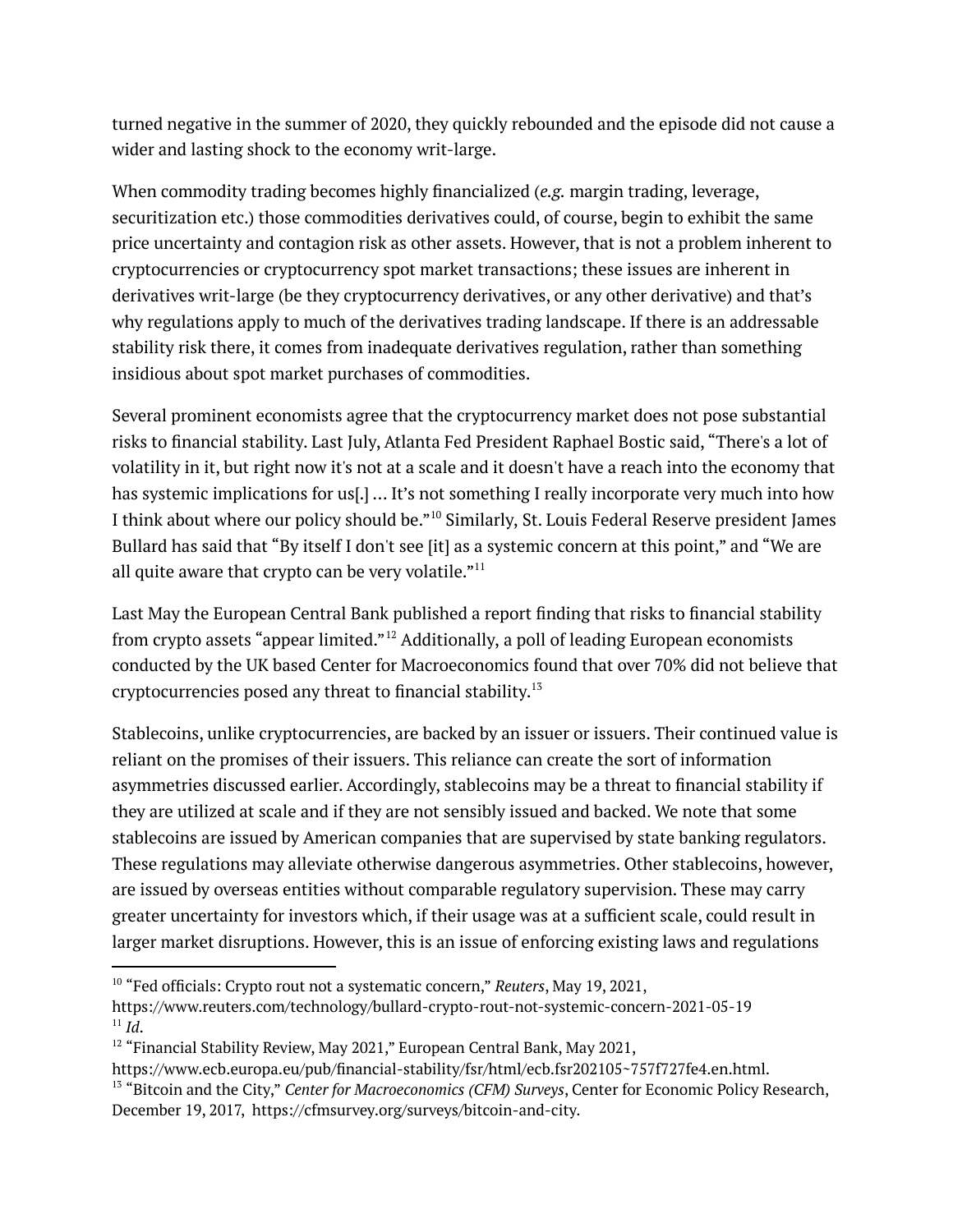rather than an indictment of stablecoins as an asset type in general. As Fed Board Vice Chair for Supervision Randal Quarles has remarked, "We do not need to fear stablecoins. The Federal Reserve has traditionally supported responsible private-sector innovation. [A] global U.S. dollar stablecoin might support the role of the dollar in the global economy. And the concern that stablecoins represent the unprecedented creation of private money and thus challenge our monetary sovereignty is puzzling given that our existing system involves—indeed depends on—private firms creating money every day." <sup>14</sup> As Quarles continues, the issue is not private issuance of dollar backed tokens, but rather a question of finding an appropriate regulatory form for the issuer: "these concerns are eminently addressable—indeed, some stablecoins have already been structured to address them. When our concerns have been addressed, we should be saying yes to these products, rather than straining to find ways to say no."  $^{\rm 15}$ 

# **● Blockchains have been portrayed as a way to improve digital identity and cybersecurity; are cryptocurrencies needed to achieve these benefits?**

Blockchains on their own, as in hash-linked data structures, are merely a particular way to encode information, and, as such, do little to improve digital identity and cybersecurity. By analogy, a lousy summer blockbuster won't miraculously become a great film simply because you've released it on 8K Blu-ray discs. Blockchains that are generated by cryptocurrency networks and secured by an open set of participants, however, do offer real promise to improve digital identity and cybersecurity. We call these "permissionless" or "open" blockchain networks.<sup>16</sup>

Traditional databases, whether for identity data or other valuable information, are only as secure as the individual or company that maintains the servers and software upon which they rely. Traditional databases have so-called root users who can view and manipulate any piece of information that the database contains. As such, if that root user account is compromised, so too are the accounts of every other user. Open blockchain networks do not have root users. The network as a whole comes to agreement over shared data, a process called consensus, and any individual user is only ever able to manipulate data that is associated with cryptographic credentials that she controls. For example, I can move bitcoins from one address to another if and only if I have a private key that corresponds to the sending address. No other person on earth can move those bitcoins unless they obtain my private key.

<sup>&</sup>lt;sup>14</sup> Randal K. Quarles, "Parachute Pants and Central Bank Money," Speech before the 113th Annual Utah Bankers Association Convention, Sun Valley, Idaho, June 28,2021,

https://www.federalreserve.gov/newsevents/speech/quarles20210628a.htm.

<sup>&</sup>lt;sup>15</sup> Peter Van Valkenburgh, "Open Matters: Why Permissionless Blockchains are Essential to the Future of the Internet," *Coin Center* (2016) https://coincenter.org/entry/open-matters.